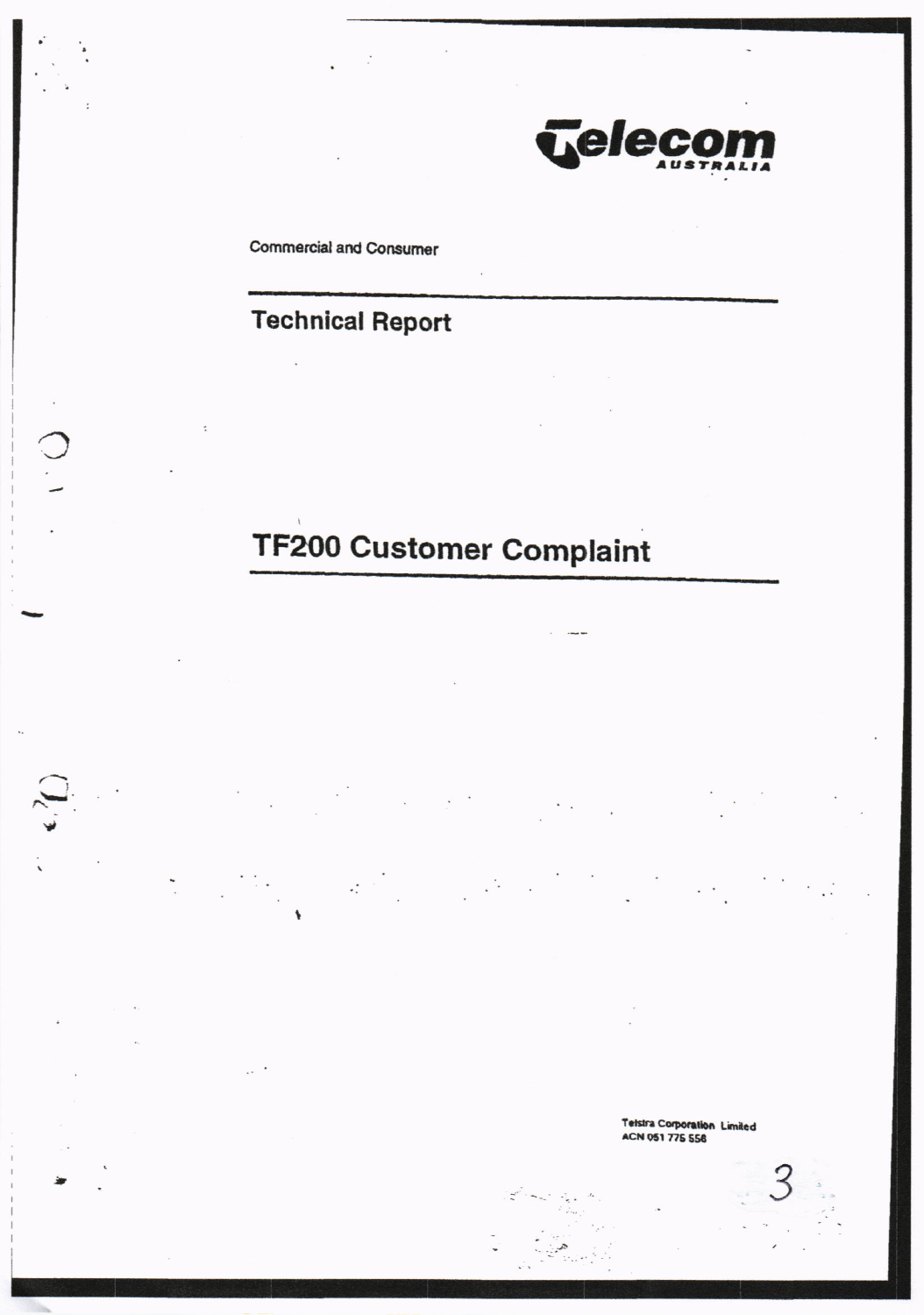#### **Initial Report** 1.

#### $1.1$ **Background**

 $\frac{1}{2}$ 

三个小

A suspect TF200 reported as being involved in a customer complaint, was received from Mr Peter Gamble, 8/242 Exhibition Street Melbourne, Friday 6 May 1994.

The suspect TF200 was an Exicom telephone with manufacturing date of week 13 year 1993.

The customers name is Mr A. Smith, Tel 055-267230, from Cape Bridgewater, Portland Victoria.

The investigating technician was Mr Ross Anderson.

The suspect TF200 was replaced by Mr Ross Anderson on 27 April 1994.

 $1.2$ **Reported Fault Symptoms** 

Mr Ross Anderson reported on a Customer Equipment Fault Label the following comments:

The customer said the phone stays off-hook when hung up.

Mr Anderson then advised that it stays connected for 2 seconds after hang-up.

Mr Anderson then reported that on 28 April 1994, he tested the phone at his depot, and when first plugged in it would not disconnect when hanging up. After several minutes of being plugged in it would then hang up with the 2 second delay. He reported that it took up to 15 seconds if the phone was left unplugged for a period of time.

 $1.3$ **Initital Inspection** 

The suspect TF200 telephone when received was found to be very dirty around the keypad with what appeared to be a sticky substance, possibly